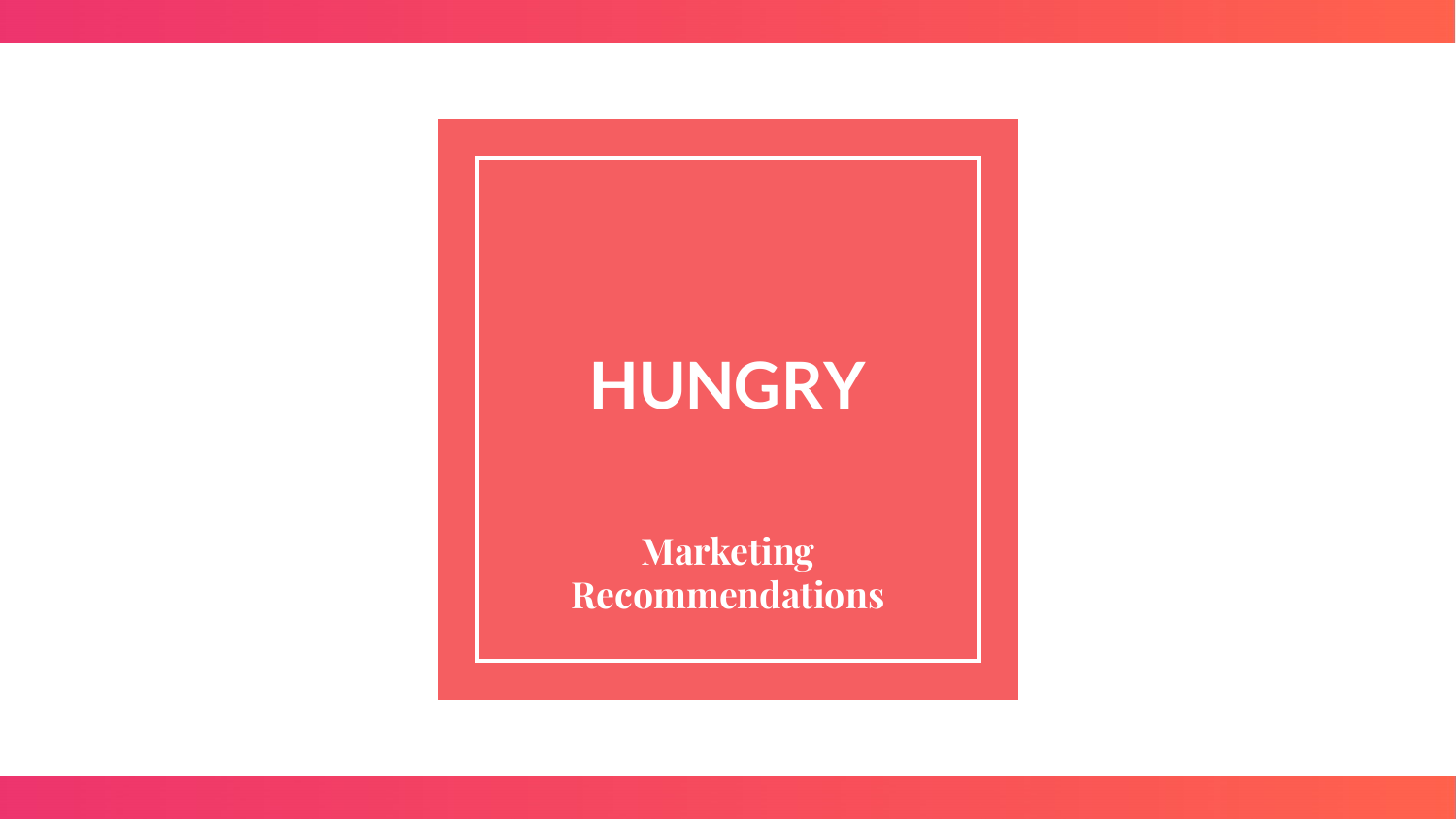#### **Social Media**

- All social media handles should be the same for easier brand recognition
	- Consistent posts across all social media platforms
- Incentivize employees of companies to follow HUNGRY on social media.
	- Hand out promo cards with all social media handles on it.
	- Create a link on HUNGRY's website that can allow people to make post on their social media about the company, linking directly to on HUNGRY's website.
- Customer repost post/ promotions on their page to enter contest.
	- To win HUNGRY free swag items, t-shirts, HUNGRY APRONS, and pens.
		- JAK PRINTS
	- Private Winner's Dinner (contest)
	- Special Promotions, only posted on the Social Media Accounts
- Tagging HUNGRY in each post
	- Food Giveaway
	- #AmiraTriedHUNGRY #ITriedHUNGRY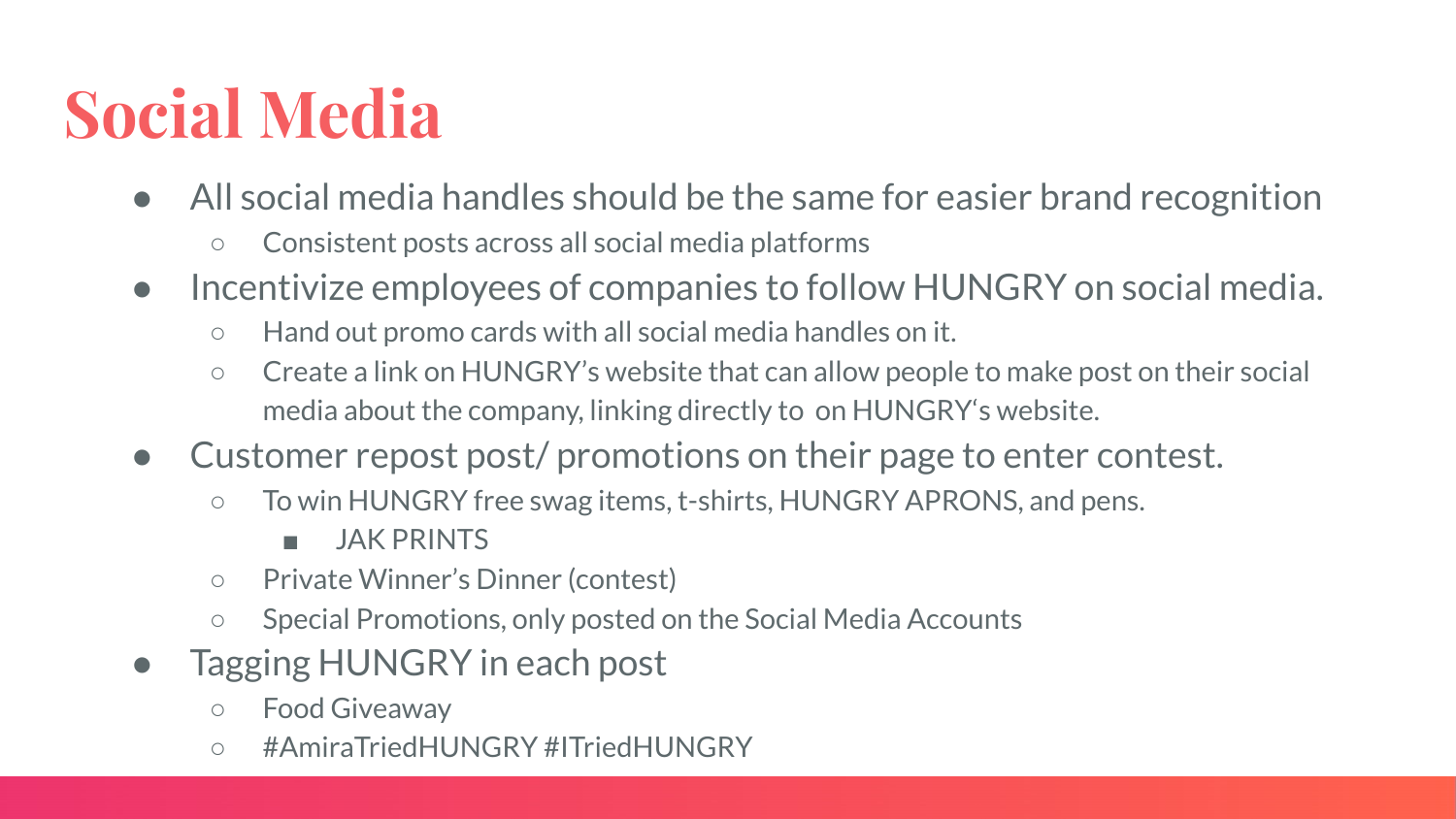#### **Social Media**

- Post mixture of promotional pictures
- **Chef Highlights**
- Video showing food prep
- **Testimonials**

Instagram Ad Campaign

Google Ad Search

# THE FOLKS OVER AT HUNGRY DEFINITELY **GET IT DONE RIGHT!** ORDERING FROM **THEM WAS EXTREMELY STRESS FREE**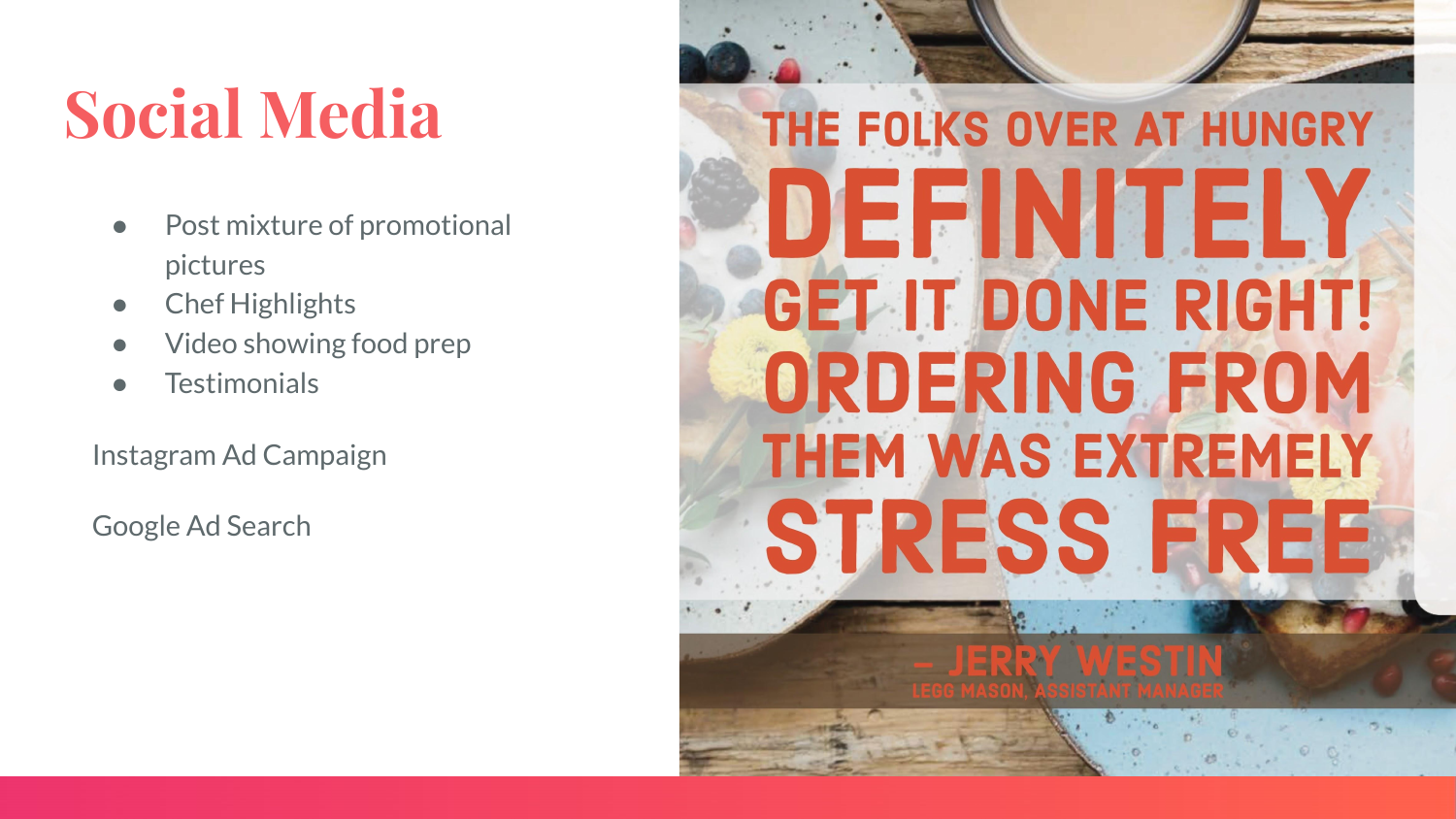# **Instagram Ad Campaign**

- 1. Settings- Ad **Creation**
- 2. Choose Objective:
	- a. Brand
		- awareness
	- b. Reach
	- c. Traffic
- 3. Add a campaign name
- 4. Create an Audience

#### Creating your audience

| Who do you want your ads to reach? |                                                                      | Help: Choose Your Audience                                          |
|------------------------------------|----------------------------------------------------------------------|---------------------------------------------------------------------|
| NEW AUDIENCE -                     |                                                                      |                                                                     |
| Locations @                        | Everyone in this location =                                          | <b>Audience Definition</b>                                          |
|                                    | <b>United States</b><br><b>O</b> United States                       | Your audience<br>selection is fairly<br>broad.<br>Specific<br>Broad |
|                                    | O Include v Add a country, state/province, city, ZIP, DMA or address | Audience Details:                                                   |
| Age O                              | $18 -$<br>$65 + -$<br>$-1$                                           | · Location:<br>o United States                                      |
| Gender ()                          | Women<br>Men<br>All                                                  | $-$ Age:<br>$0.18 - 65 +$                                           |
| Languages ()                       | Enter a language                                                     | Potential Reach: 186,000,000 people                                 |
|                                    | More Demographics =                                                  |                                                                     |
| Interests O                        | Supportions   Browse<br>Search interests                             |                                                                     |
| Behaviors O                        | <b>Browse</b><br>Search behaviors                                    |                                                                     |
| More Categories O                  | Choose a category<br>Browse                                          |                                                                     |
| Connections ()                     | Add a connection type =                                              |                                                                     |
|                                    |                                                                      |                                                                     |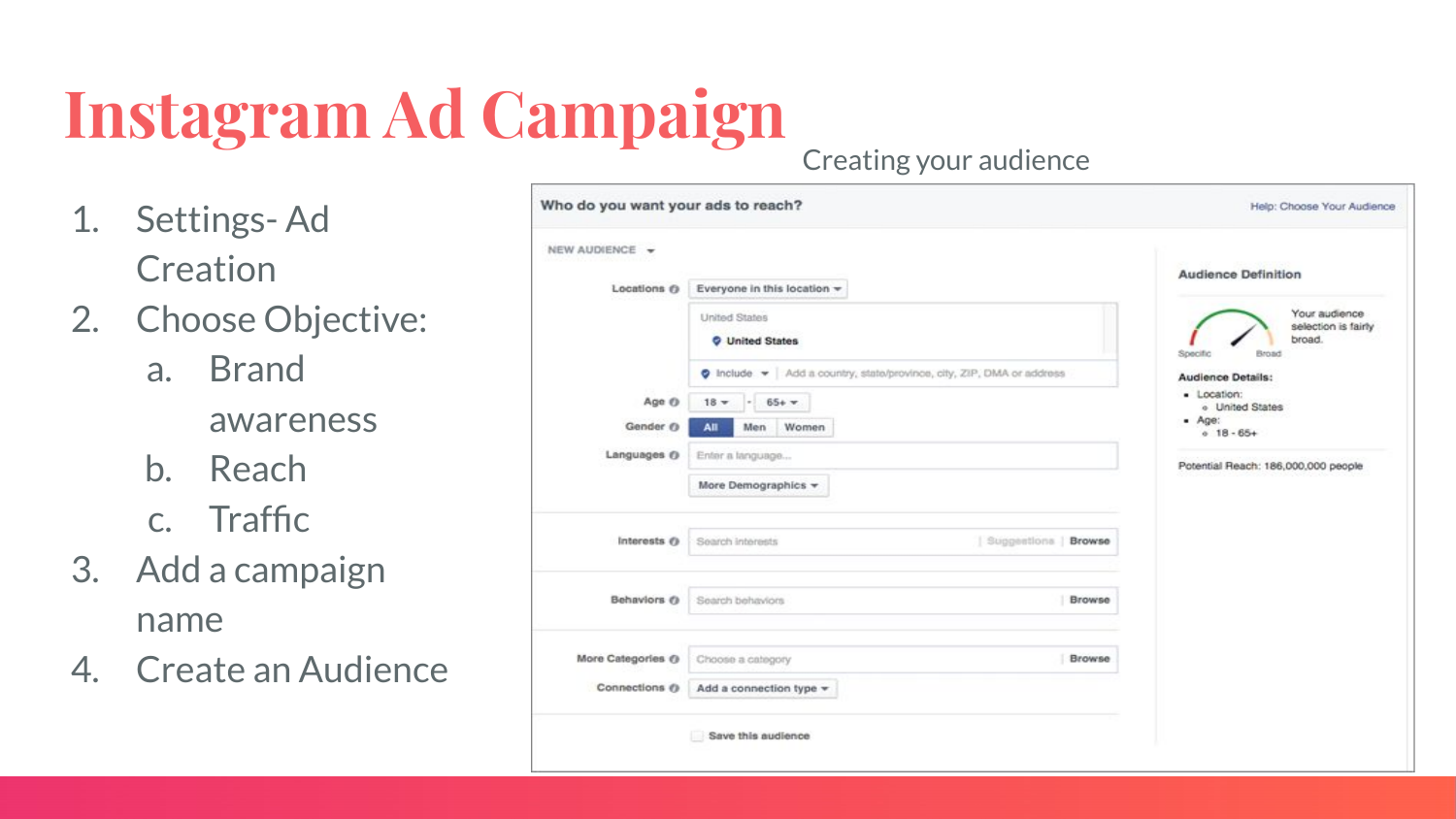### **Instagram Ad**

5. Set Budget and Schedule

| How much do you want to spend? |                                                                                                                                                                                                                                                                                                                | Budget @                    | Lifetime Budget =<br>\$350,00 USD                                                                                                                                                                                                                                                             |  |
|--------------------------------|----------------------------------------------------------------------------------------------------------------------------------------------------------------------------------------------------------------------------------------------------------------------------------------------------------------|-----------------------------|-----------------------------------------------------------------------------------------------------------------------------------------------------------------------------------------------------------------------------------------------------------------------------------------------|--|
| Budget @<br>Schedule (1)       | \$5.00 USD<br>Per day $\sim$<br>$\vee$ Per day<br>Itinuously starting today<br>Lifetime Budget<br>date                                                                                                                                                                                                         | Schedule @                  | 4/10/2015<br><b>COM</b><br>Start<br>11:50 PM<br>$\frac{1}{2}$ 11:50 PM<br>5/10/2015<br>End<br>(Pacific Time)<br>Your ad will run until Sunday, May 10, 2015.<br>You'll spend up to \$350.00 total.                                                                                            |  |
| Optimize For ()                | Post Engagement v<br>Pricing @ Your bid will be optimized to get more engagement on your Page post. You'll be charged<br>each time your ad is served.<br>. Get the most engagements for your post at the best price - You'll be charged for<br>impressions<br>Set the amount a post engagement is worth to you | Optimize For @<br>Pricing @ | Clicks to Website $\sim$<br>Your bid will be optimized to get more clicks to your website. You'll be charged each time<br>your ad is served.<br>. Get the most website clicks at the best price - You'll be charged for impressions<br>Set the amount a click to your website is worth to you |  |
|                                | The remaining steps entail naming the ad, captioning<br>the ad, setting an age preference, and tying it to your<br>business profile                                                                                                                                                                            | Ad Scheduling @             | . Run ads all the time<br>Run ads on a schedule<br>Ad scheduling only works with lifetime budgets.                                                                                                                                                                                            |  |

How much do you want to spend?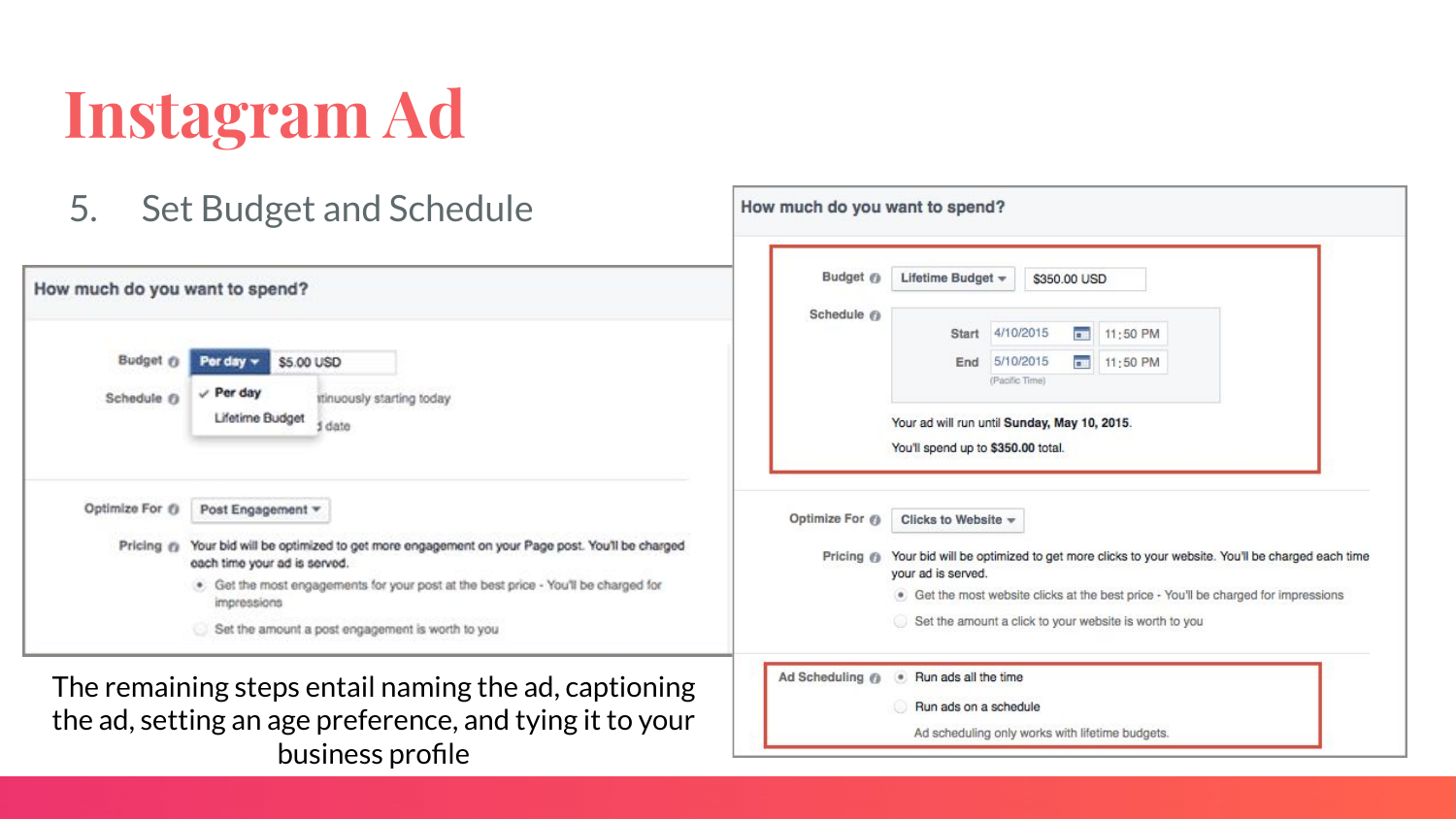## **Instagram Ad Samples**



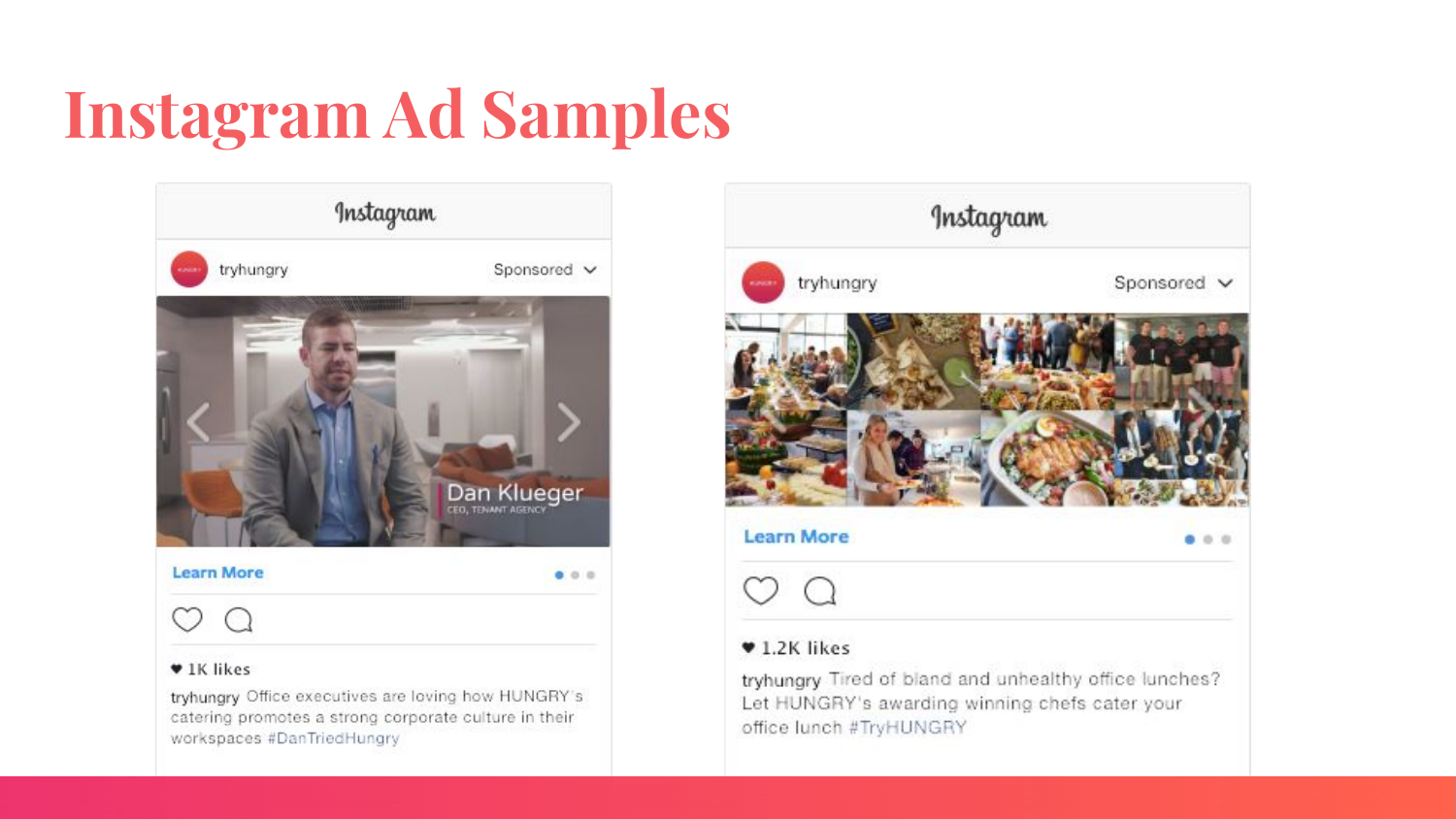## **Capitol Outdoor**

- Rotating digital billboard
- 10 second interval
- Located on I-95 southbound to Baltimore
- Typically \$15,000/4 weeks, negotiated down to \$10,000/4 weeks





Christopher J. Tavlarides President CAPITOL OUTDOOR 3286 M Street, NW, 3rd Floor Washington, DC 20007 [www.capitoloutdoor.com](http://www.capitoloutdoor.com/) Office (202) 337-1839 Cell (202) 262-1521 Fax (202) 298-6605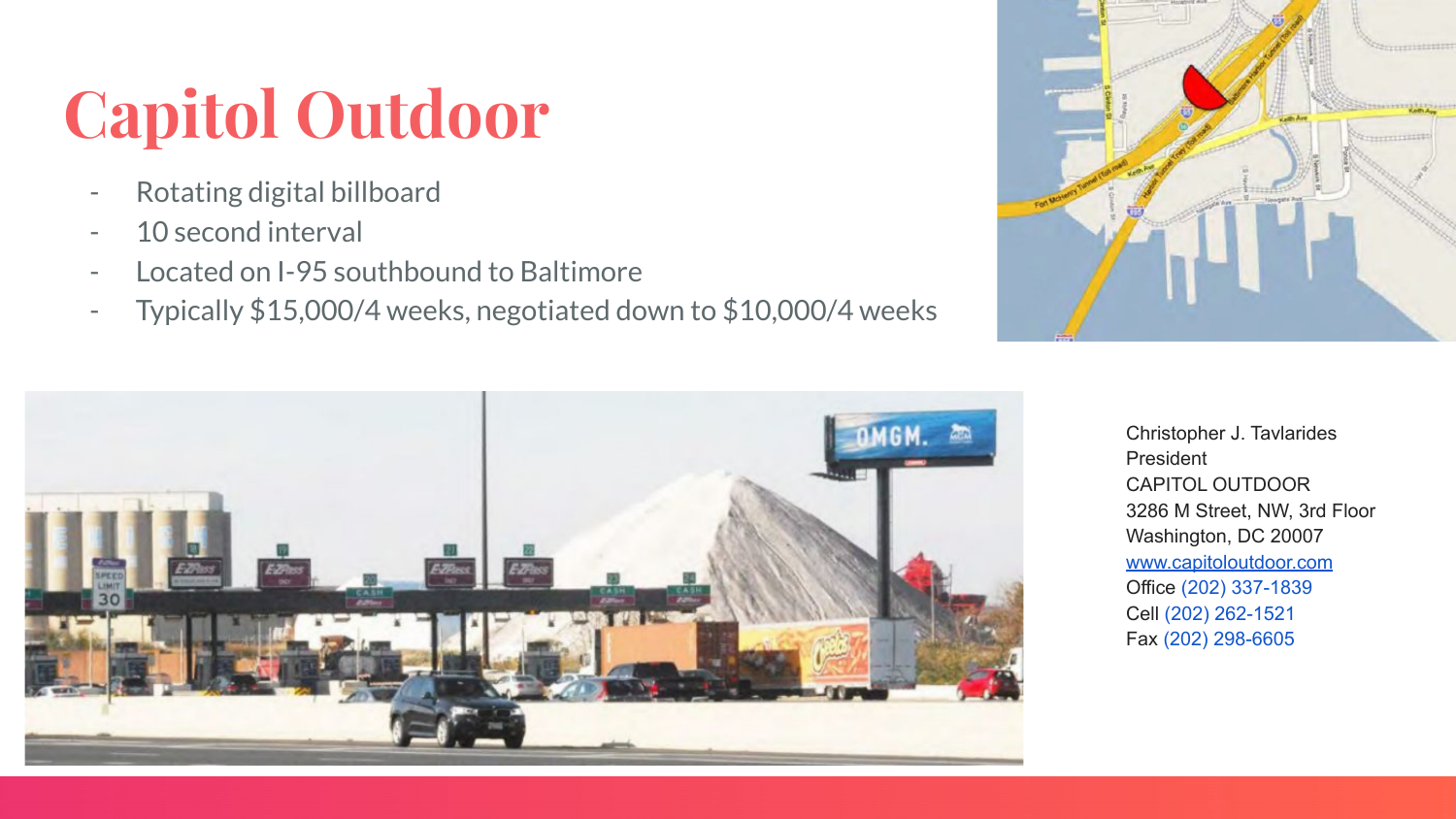#### **Blue Line Media**

**Large Billboard** (Bulletin - 48' wide x 14' high):

- \$2,950\* per location per 4 weeks. Production and installation: \$500 per location.
- Recommend no. of locations to reach 25% of the population on a daily basis: 4 locations per 4 weeks.
- **Large Billboard, HIGHWAY** (Bulletin 48' wide x 14' high):
	- \$4,950\* per location per 4 weeks. Production and installation: \$500 per location.
	- Recommend no. of locations to reach 25% of the population on a daily basis: 4 locations per 4 weeks.

**Medium Billboard** (30 Sheet Poster; a/k/a Poster - 23' wide x 11' high):

- \$950 per location per 4 weeks. Production and installation: \$200 per location.
- Recommend no. of locations to reach 25% of the population on a daily basis: 10 locations per 4 weeks.

Danny Pouladian Blue Line Media LLC 800-807-0360 x 700 800-807-0065 (fax) DannyP@BlueLineMedia.com [www.BlueLineMedia.com](http://www.bluelinemedia.com/)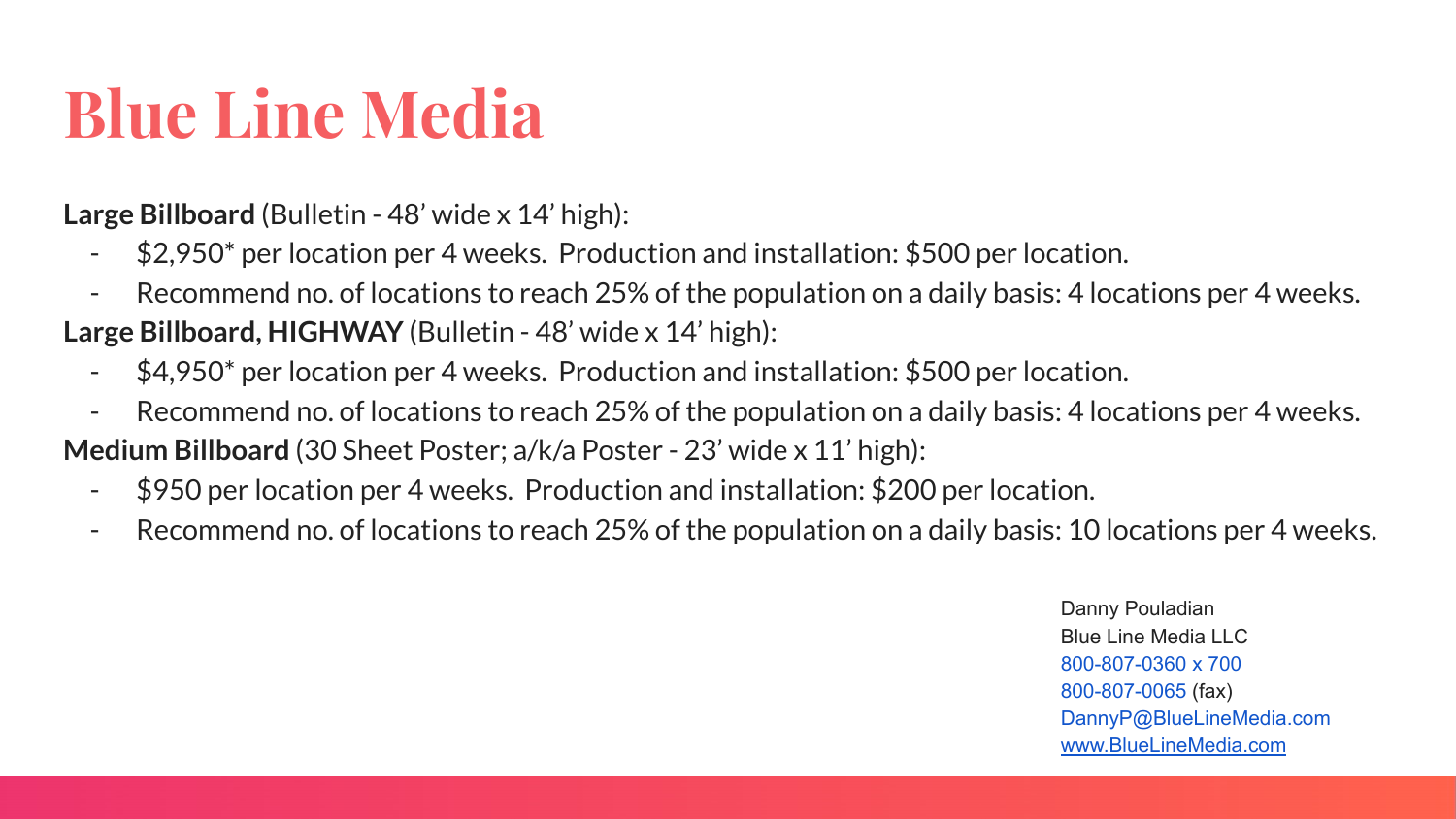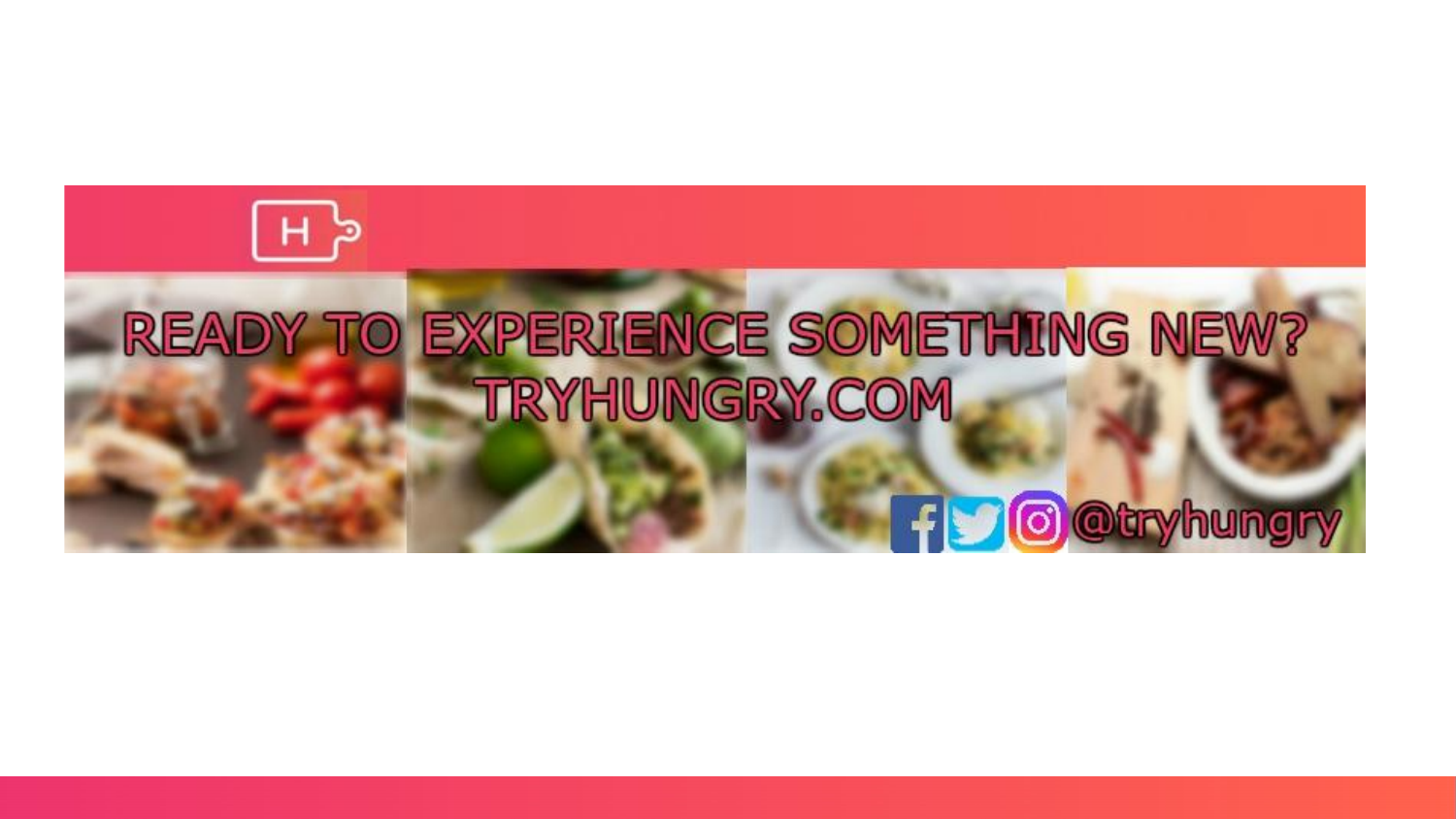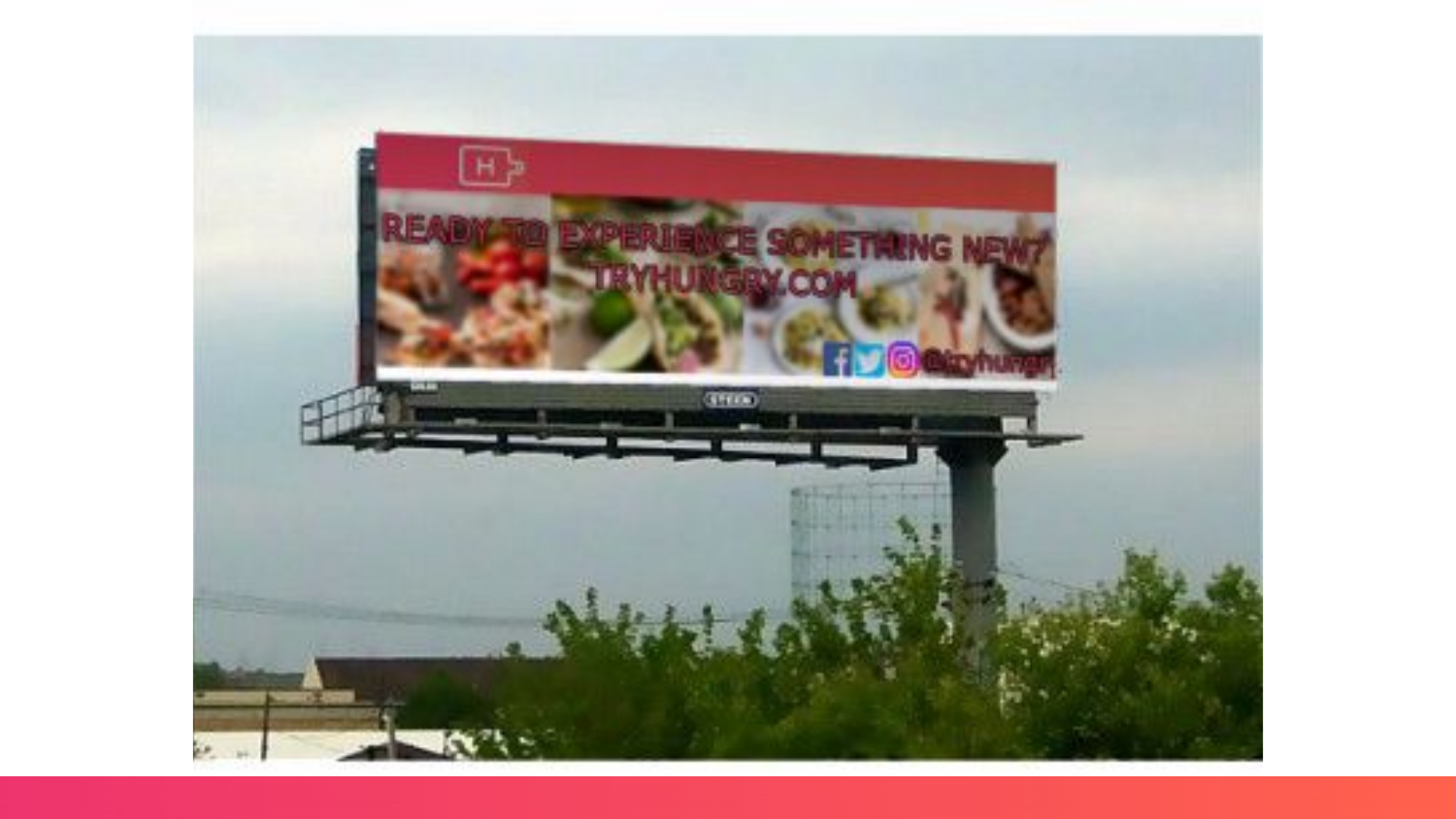

Julian Phillips:

- Account Executive
- [julianphillips@iheartmedia.com](mailto:julianphillips@iheartmedia.com)
- Office: (727) 310 2572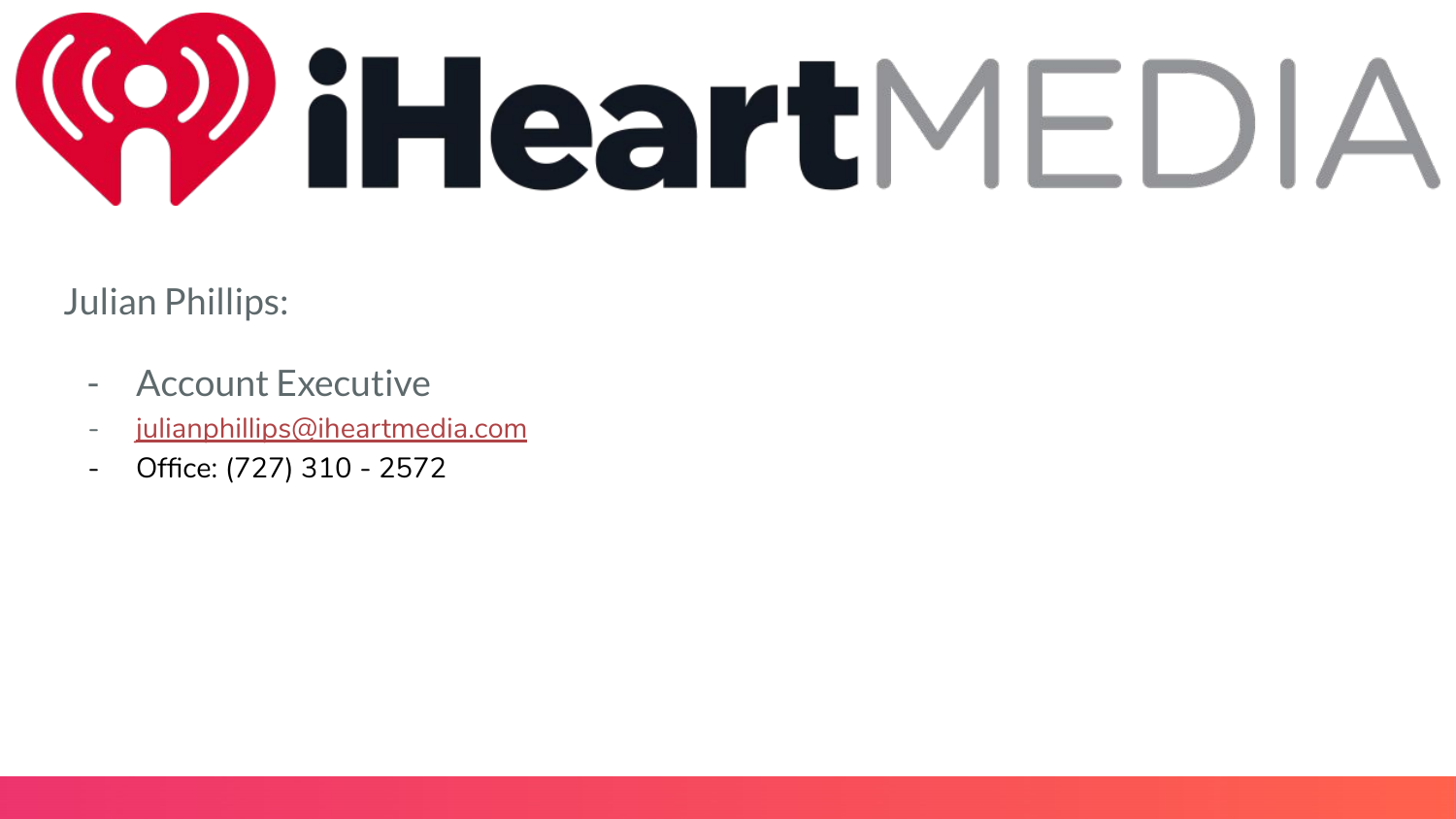#### STATION SNAPSHOT 102.7 JACK-FM - BALTIMORE



WQSR-FM | Format: Adult Hits

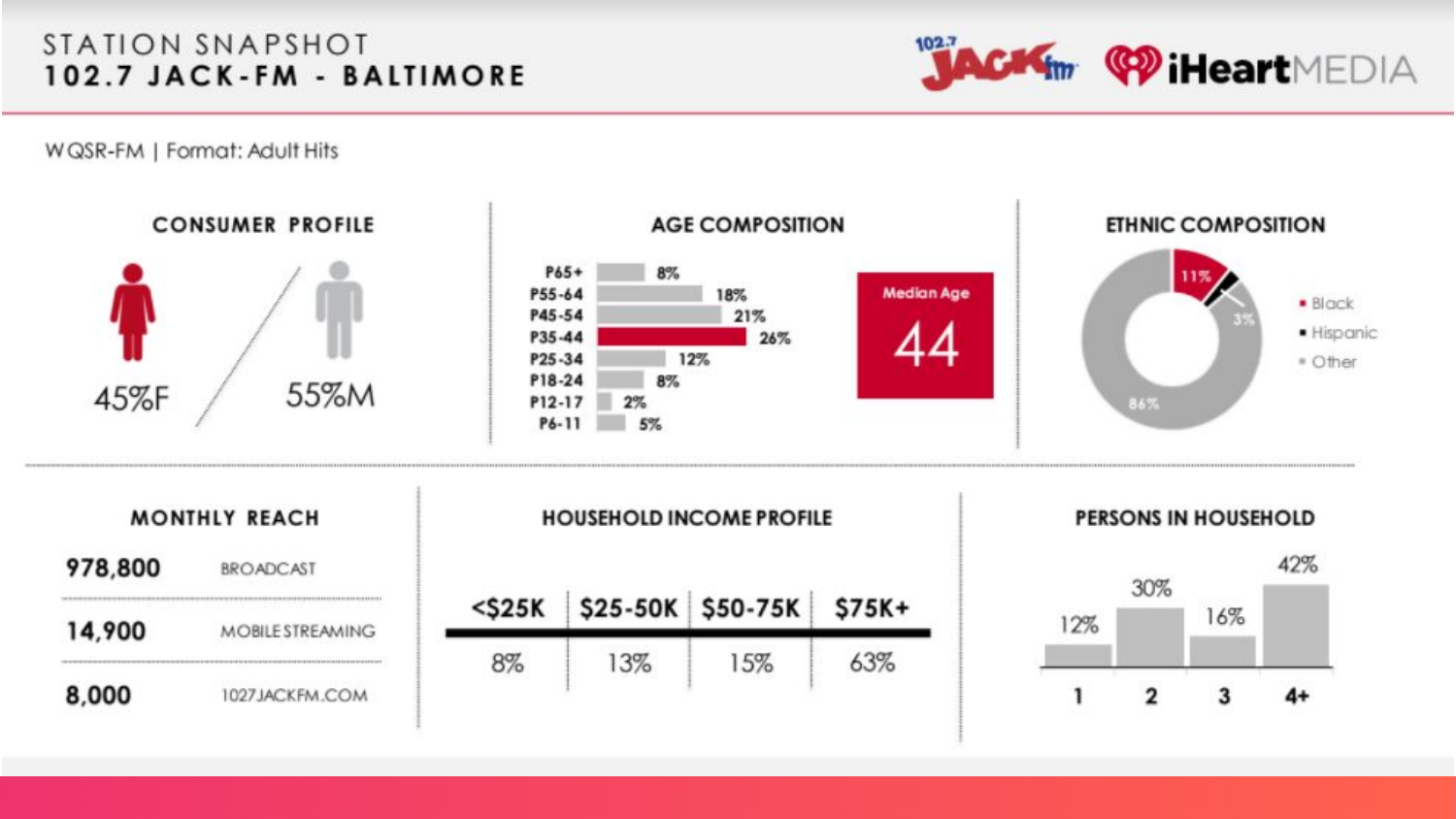#### STATION SNAPSHOT **93.1 WPOC - BALTIMORE**<br>WPOC-FM | Format: Country

**<sup>CO</sup>** iHeartMEDIA

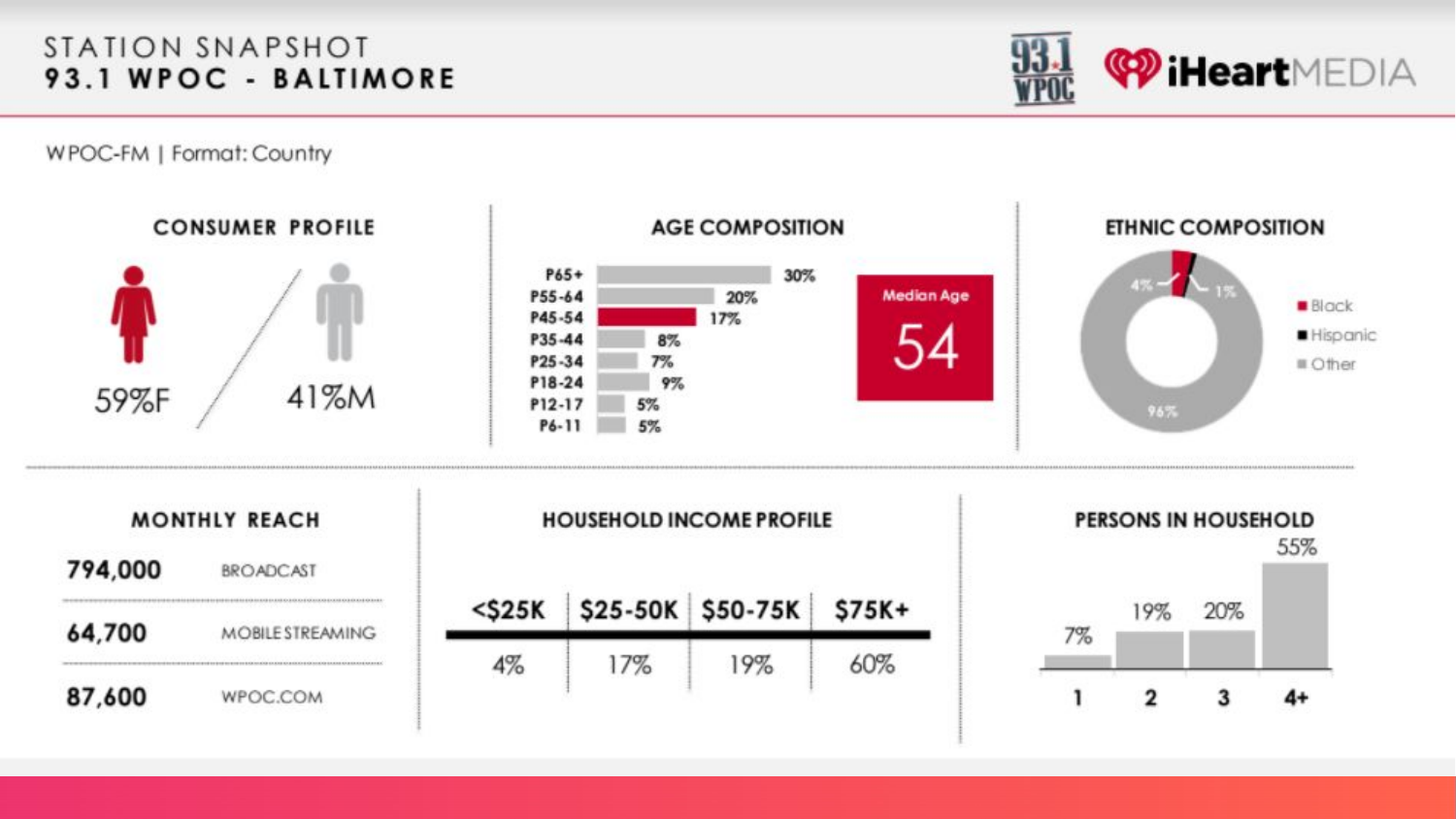#### **iHeartMedia**

1 Month Recommended Package:

- 143 total spots (Monday- Friday) WPOC number 1 country station
- 15 per week 5 a day playing in prime time hours 6am-10am, 10am-3pm, 3pm-7pm (your commercial will play once during each one of these time frames every day.) So 3 commercials a day 5 days a week during the times above.
- 13 every Saturday: 6am-10am, 10am-3pm, 3pm-7pm (every hour your commercial will be heard on Saturday from 6am to 7pm prime time)
- 4 spots every Sunday: 3pm-7pm (every hour you will be heard on Sunday during this time frame)
- Your message will reach 108,400 different people in your target demographic 34-54, you will also have listeners outside your demo that will hear your message too
- Each one of those 108,400 will hear your message at least 5X each during this one month period bring the total number of your message being heard to 575,900
- Total investment \$10,130 all rates are good for 48hrs I will get an extension on the rates due to you not having your meeting with your team members until Tuesday